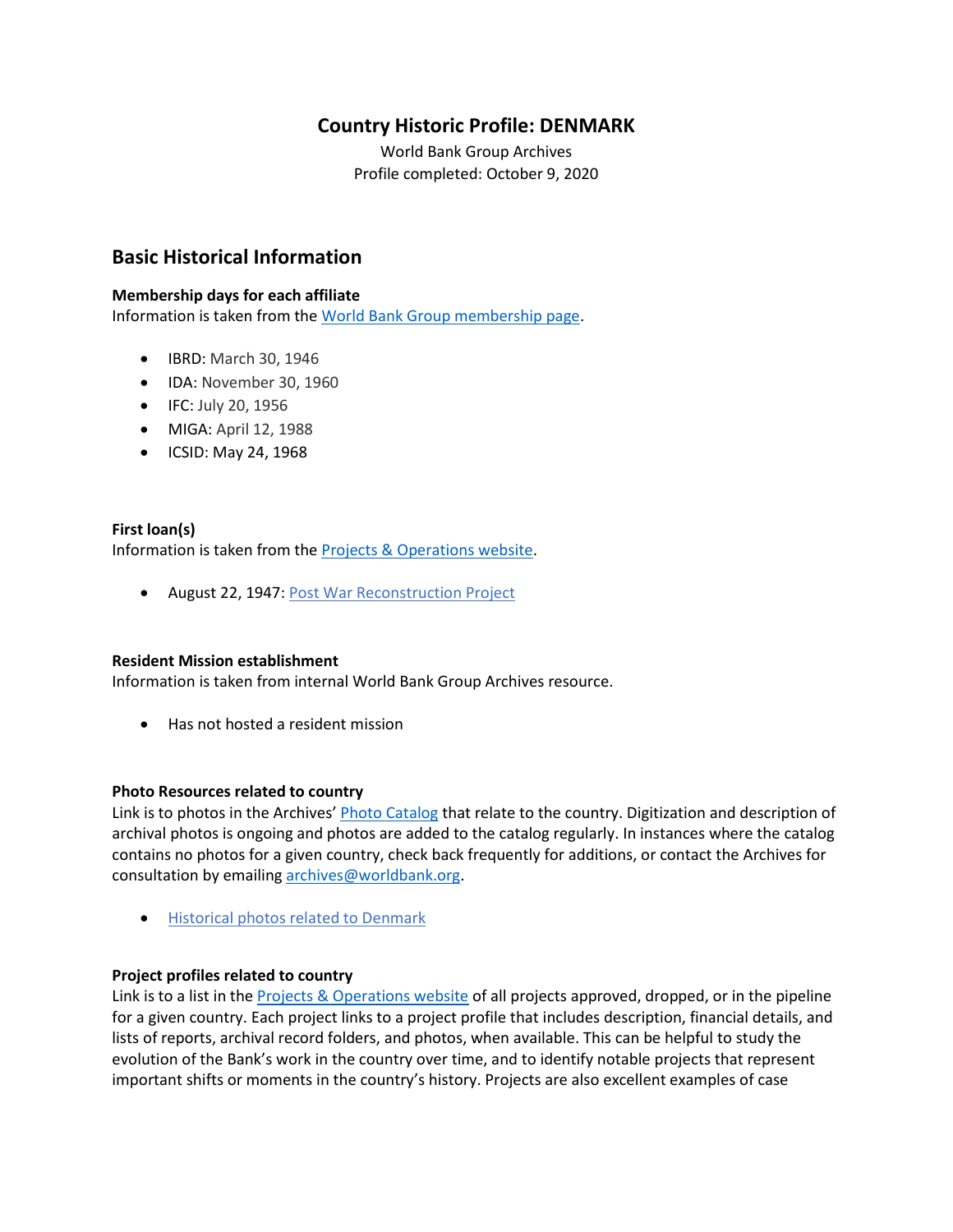studies of how the Bank made an impact in a particular sector. The WBG Archives have original records and other information related to these projects. Email [archives@worldbank.org](mailto:archives@worldbank.org) for guidance.

• [Denmark project profiles in Projects & Operations](https://projects.worldbank.org/en/projects-operations/projects-list?countrycode_exact=DK)

#### **Description of operational records in Archives Holdings**

Archival records relating to Bank operations are described according to the ISAD(g) standard and are accessible in our [Archives Holdings catalog.](https://archivesholdings.worldbank.org/) Descriptions include lengthy organizational histories of the regional vice presidency responsible for operations in that region and a description of records created and transferred to the Archives by that vice presidency. The descriptions in the catalog can be helpful to understand the organizational context of Bank work, and to understand more about the content of the records in the Archives.

• [Records of the Europe and Central Asia Regional Vice Presidency](https://archivesholdings.worldbank.org/records-of-europe-and-central-asia-regional-vice-presidency)

## **Chronology events**

Events have been selected from the Archivists' Chronology, an 800+ page resource compiled by Bank Group archivists over the course of the institution's history. Events chosen include important firsts, milestones and other events that evidence the country's development history and/or its relationship with the World Bank Group. The Archivists' Chronology is accessible on [this page.](https://www.worldbank.org/en/about/archives/history/timeline) This list of events can be helpful to determine if you'd like to dig deeper into any moments in the country's history of engagement with the Bank. The WBG Archives may have original records and other information about these events. Email [archives@worldbank.org](mailto:archives@worldbank.org) for guidance.

#### **Denmark Joins IBRD**

March 30, 1946

**Denmark Expresses Interest in Bank Loan** October 14, 1946

**First Funding for Denmark** August 22, 1947

**Denmark Approves \$125,000 for IBRD Lending Purposes** August 23, 1949

**Vice President Robert Garner Visits Denmark** September 13, 1950

**IFC Articles of Agreement Signed by Denmark** July 20, 1956

**IDA Articles of Agreement Signed by Denmark**  November 30, 1960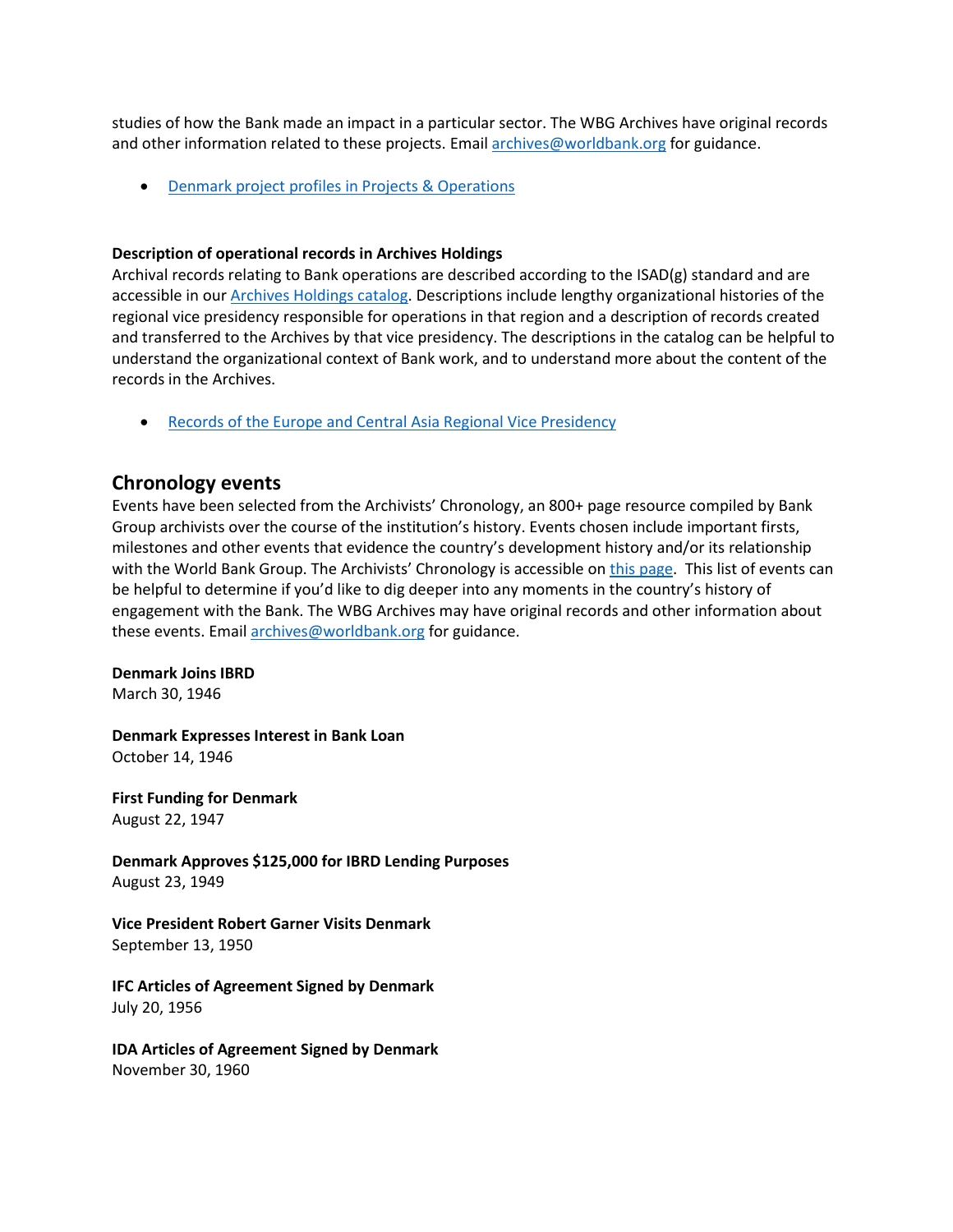**World Bank's First Female Executive Director from Denmark**  November 1, 1962

**Denmark One of Nine Countries to Set Up the Nam Ngum Development Fund**  March 16, 1966

**Denmark joins ICSID** May 24, 1968

**MIGA Articles of Agreement Signed by Denmark** April 12, 1988

**Denmark Participates in Initiative to Empower Girls** October 10, 2008

## **World Bank Group Timeline Events**

Events are selected from th[e World Bank Group Timeline.](https://timeline.worldbank.org/#event-bretton-woods-conference-begins) The Timeline is an online platform created by the Archives designed to highlight the important events in the Bank Group's history and to illuminate those events through a variety of archival records, photos, video and audio clips, oral history transcripts, reports, and more.

[Denmark Joins World Bank](https://timeline.worldbank.org/?field_timeline_target_id=All&combine=denmark#event-denmark-joins-the-world-bank) March 30, 1946 [First World Bank Funding for Denmark Approved](https://timeline.worldbank.org/?field_timeline_target_id=All&combine=denmark#event-first-world-bank-funding-for-denmark-approved)

August 22, 1947

[Survey of Economic Conditions in Denmark Released](https://timeline.worldbank.org/?field_timeline_target_id=All&combine=denmark#event-survey-of-economic-conditions-in-denmark-released) October 31, 1948

## **Early Country Economic Reports**

Reports have been selected from the **Documents & Reports website**, a database of publicly available World Bank Group authored reports and publications dating to the opening of the Bank in 1946. Country economic reports that are selected here are, in many cases, some of the earliest economic studies ever published on Bank member countries. Reports discussing the whole economy of a country, rather than individual sectors, are prioritized in this list.

| Survey of economic conditions in Denmark, August 22, 1947 - June 30, 1948 | June 11, 1948     |
|---------------------------------------------------------------------------|-------------------|
| The external debt of the Kingdom of Denmark                               | October 17, 1951  |
| Fourth loan administration report on the loan to the Kingdom of Denmark   | June 2, 1954      |
| Denmark - The economy                                                     | December 19, 1958 |
| Denmark - The economy                                                     | July 31, 1963     |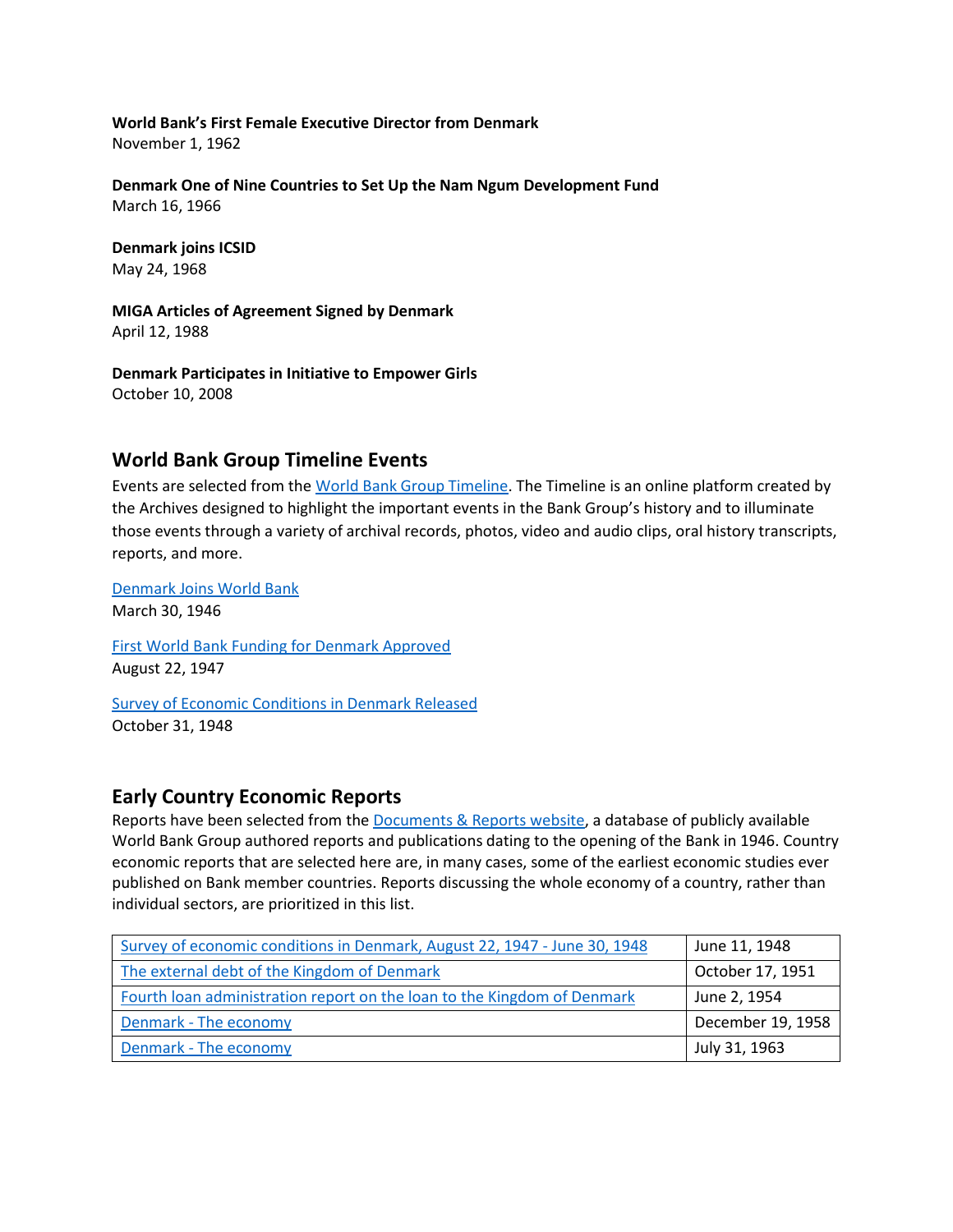## **Country Assistance Strategies**

The list is based on a similar list compiled by the World Bank's Secretary's staff. Introduced in 1990 and replaced by the Country Partnership Framework (CPF) in 2014, the CAS is an overview of each borrowing country's current economic situation and contains a discussion of its development challenges, prospects, and project-planning. CASs were often initially published as part of project documents but later on were published as standalone documents.

None.

# **Staff Newsletters**

Resources have been selected from the World Bank Group's [Documents & Reports website.](https://documents.worldbank.org/) The World Bank has produced a staff newsletter since 1947. The publication changed its name twice: from International Bank Notes to Bank Notes in 1971 and then to Bank's World in 1982. The newsletter moved online in 2000 and physical publication ceased. In addition to offering news relating to Bank operations and country development, the newsletters were intended to foster a sense of community among staff by highlighting social events, marriages and births, the arrival of new staff, recreational events, favorite cooking recipes submitted by staff, and features on different aspects of staff's home country and culture.

|                                             | "Progress is being made in the |                                       |
|---------------------------------------------|--------------------------------|---------------------------------------|
|                                             |                                | development and reconstruction of     |
|                                             |                                | member countries as a result of loans |
| International Bank Notes -- Vol. 3, Iss. 15 | August 1, 1949                 | I from the Bank"                      |

# **Oral histories**

Oral histories are selected from the World Bank Group Archives' [Oral History website.](https://oralhistory.worldbank.org/) The site contains transcripts of oral history interviews with departed staff and, in lesser number, Executive Directors and other individuals affiliated with or impacted by the World Bank Group. Interviews were conducted as part of an ongoing effort by the Archives to collect the personal stories and reflections of Bank Group staff. A portion of the interviews was conducted as research for publications. Each transcript provides a valuable first-person account of Bank activities and decision-making from the very beginning of its operations.

|--|

## **Online exhibits**

Online exhibits are authored by the World Bank Group staff and are accessible on both the Archives' [external site](https://www.worldbank.org/en/about/archives/history/exhibits) and as a [series of older exhibits](https://documents.worldbank.org/en/publication/documents-reports/documentlist?colti=World%20Bank%20Group%20Archives%20exhibit%20series) in the Documents & Reports website. Exhibits focus on notable personalities and accomplishments in the Bank Group's history.

None.